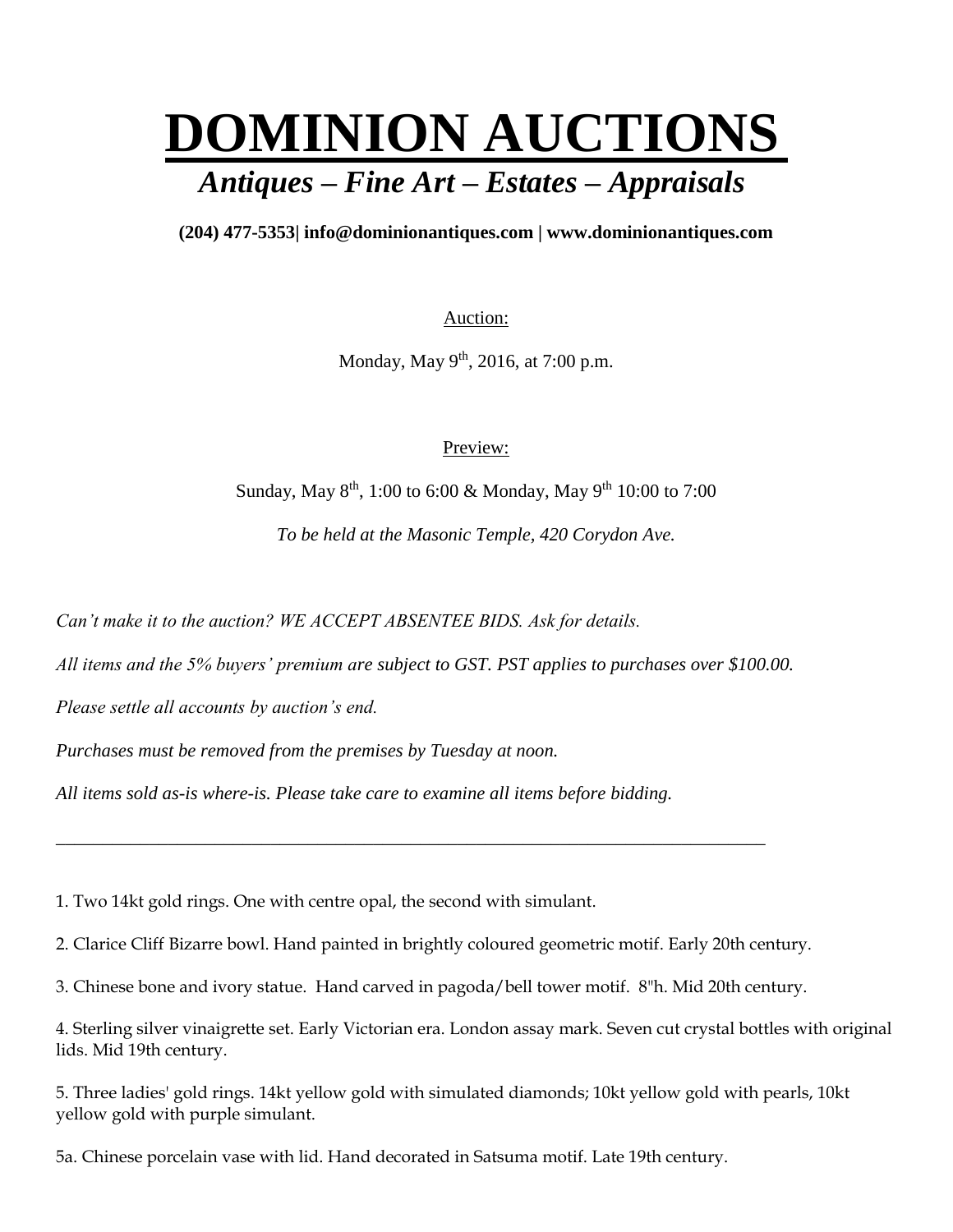6. Lalique bird. Frosted art glass with sticker and maker's mark on bottom. Mid 20th century.

7. Art glass hanging lamp. Gallé style. Acid etched and hand painted in floral motifs. With brass mount and chain. Early 20th century.

8. Sterling silver low candlesticks. Pair. Birks Co. Mid 20th century.

9. 14kt gold pendant with spectacular large fire opal.

10. Japanese bronze figure. Farmer standing on two bails of hay. 12"H. Signed on back. Early 20th century.

11. Hall chair. Solid walnut, with pierced rail, Jacobean supports, cabriole legs and porcelain castors. Mid 19th century.

12. Art nouveau brass book cover. Original leather back and hand embossed front. Early 20th century.

13. Sterling silver teapot. Hand chased foliage design, with ivory stoppers, hinged lid and bun feet. Not monogrammed. Robert and Samuel Hennell, London, 1812.

14. Brass scale. Ornate top and walnut base, with original weights. Marked Class B. Early 20th century.

15. Chinese screen. Four panels, with black lacquer back and multi-coloured soapstone in court motif. Mid 20th century.

16. Pair of duck decoys. Hand-carved solid wood mallards, by Peterboro Canoe Company (Ontario) used in hunting. Mid 20<sup>th</sup> century.

16a. Gold ring. 14kt yellow gold, diamond and genuine citrine ring. Diamond weight is 0.18ct; the citrine is 4.5mm. Retail value approx. \$1,000.

17. Gouda bowl. Large size with black ground and hand painted floral motif. 8" D. Early 20th century.

18. Hall desk. Solid oak with front drawer, double columns, and splayed claw base. Early 20th century.

19. Solid mahogany buffet. Heppelwhite design with curved front, ivory escutcheons, and tapering legs. Mid 19th century.

20. Collection of three hand carved faces and one pendant, in shadow box frame. Possible Mexican Aztec origin (Circa 1400AD). Purchased as authentic by a local collector for \$100.00 in the 1970's.

21. Chinese export porcelain plate. White ground and blue ink depicting women and boy chasing butterflies. Ching Dynasty (Chien Lung Period 1739-1795). See accompanying paperwork.

22. Chinese brass plate. Hand-chased and heavy. Ming mark. 12"d.

23. Hand carved face with Tribal earring (one missing). In shadow box frame. Possible Mexican Aztec origin (Circa 1400AD). Purchased as authentic by a local collector for \$450.00 in the 1970's.

24. Inuit soapstone carving. Black grained in fish motif. Signed and numbered on bottom.

25. Collection of sterling silver fashion rings. Various stones. Three pieces.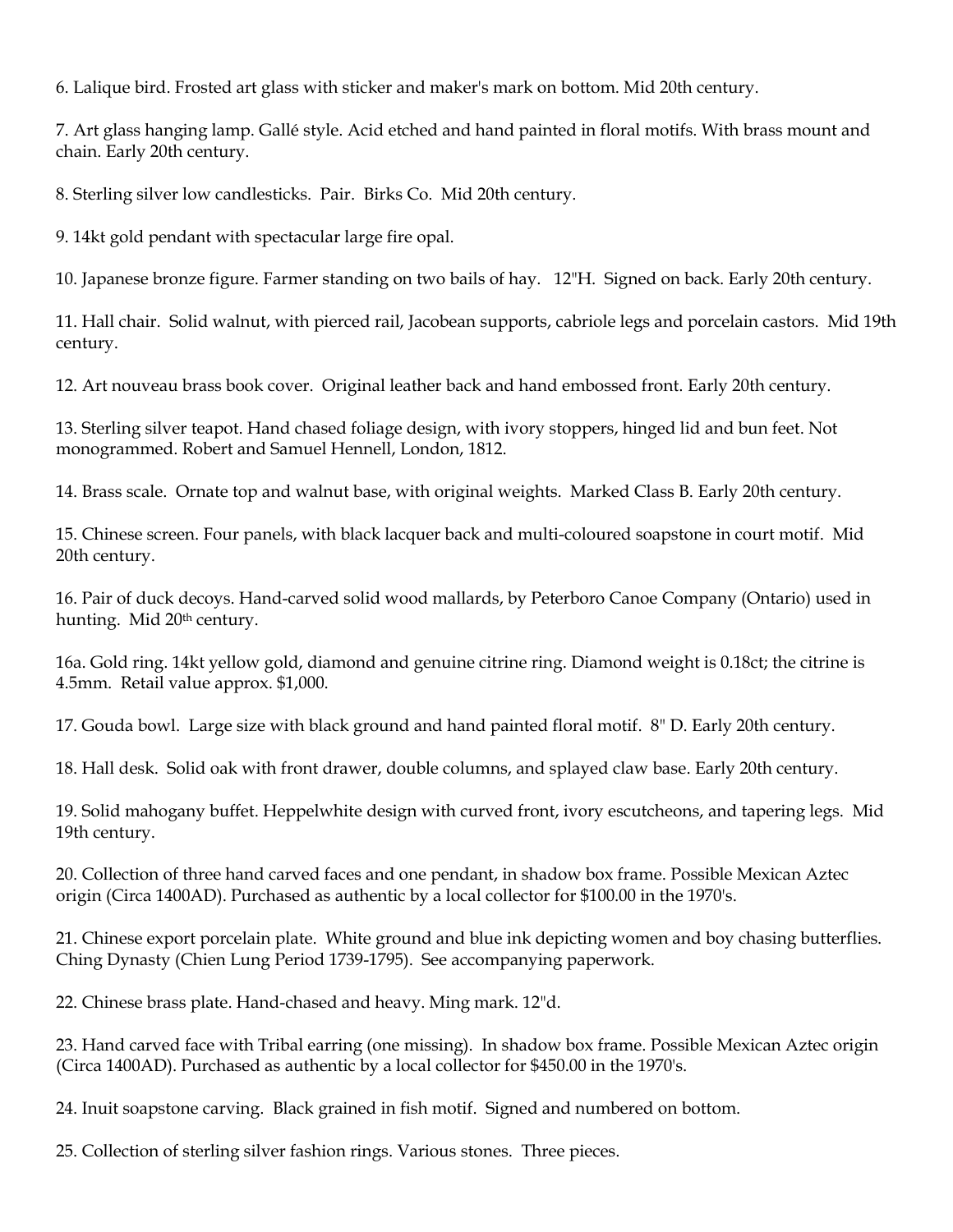26. Danish teak dining chairs. Set of six. Beige upholstery. Mid 20th century.

27. Ivory figurine. Hand carved in geisha girl motif. On wood base. Mid 20th century.

28. Chinese export porcelain plate. Depicting two Scottish soldiers; chip & hairline to edge. Late 18th century. 9" d.

29. Chinese six panel screen. Hand painted in female goddess motif on gold back ground with mythical birds on border. With inscription. 6"H. Mid 20th century.

30. Giuseppi Armani wooden sculpture. Golden eagle. 17" h.

31. Two gold pins. Both antique. One 15ct yellow gold with seed pearls; one with foliage design and purple stone.

32. Peter Karel miniature sculpture. "Maiden & Satyrs". 1989. With plexiglass box and brass label.

33. Chinese pottery tomb figure. Lady dancer, Sancai style Tang glaze. 15" h.

34. Chinese jade seal stamps. Set of 3 graduated sizes. Foo Dog motif. Mid 20th century.

35. Pre Columbian polychrome figure. Woman sitting. Quillacinga. Painted geometric patterned skirt, and black facial markings possibly representing tattoos. Marked "1800 yrs old" (unverified).

35a. Garniture set. Ornate brass construction with clock and candelabras in cherub and foliate motif. Mid 20th century.

36. Chinese export porcelain charger. White ground and blue ink in peony and leaf design. Ching Dynasty (Chien Lung period 1736-1795). See accompanying paperwork.

37. Chinese miniature table and 2 chairs. Carved solid rosewood. Mid 20th century.

38. Figural clay cup/vessel. Motif of a man, squatting. Calima. Pre Columbian: marked 500 AD (unverified).

*Buyer may take one or both of the following:*

39. Italian commode. Black lacquer with marble top and orate brass fittings. Opening to multiple shelves. Mid 20th century.

39a. Italian commode. Black lacquer with marble top and orate brass fittings. Opening to multiple shelves. Mid 20th century.

40. Persian Carpet. Hand knotted wool. Blue field with animal and geometric design. Early 19th Century. \*Note the Iranian import number (64812) determining it to be over 100 years old.

41. Rick Taylor miniature sculpture. "Culloden 1746". 1993.

42. Clay ocarina (flute/whistle). Narino. Seashell shaped. Pre Columbian: Marked 600-1500 AD (unverified).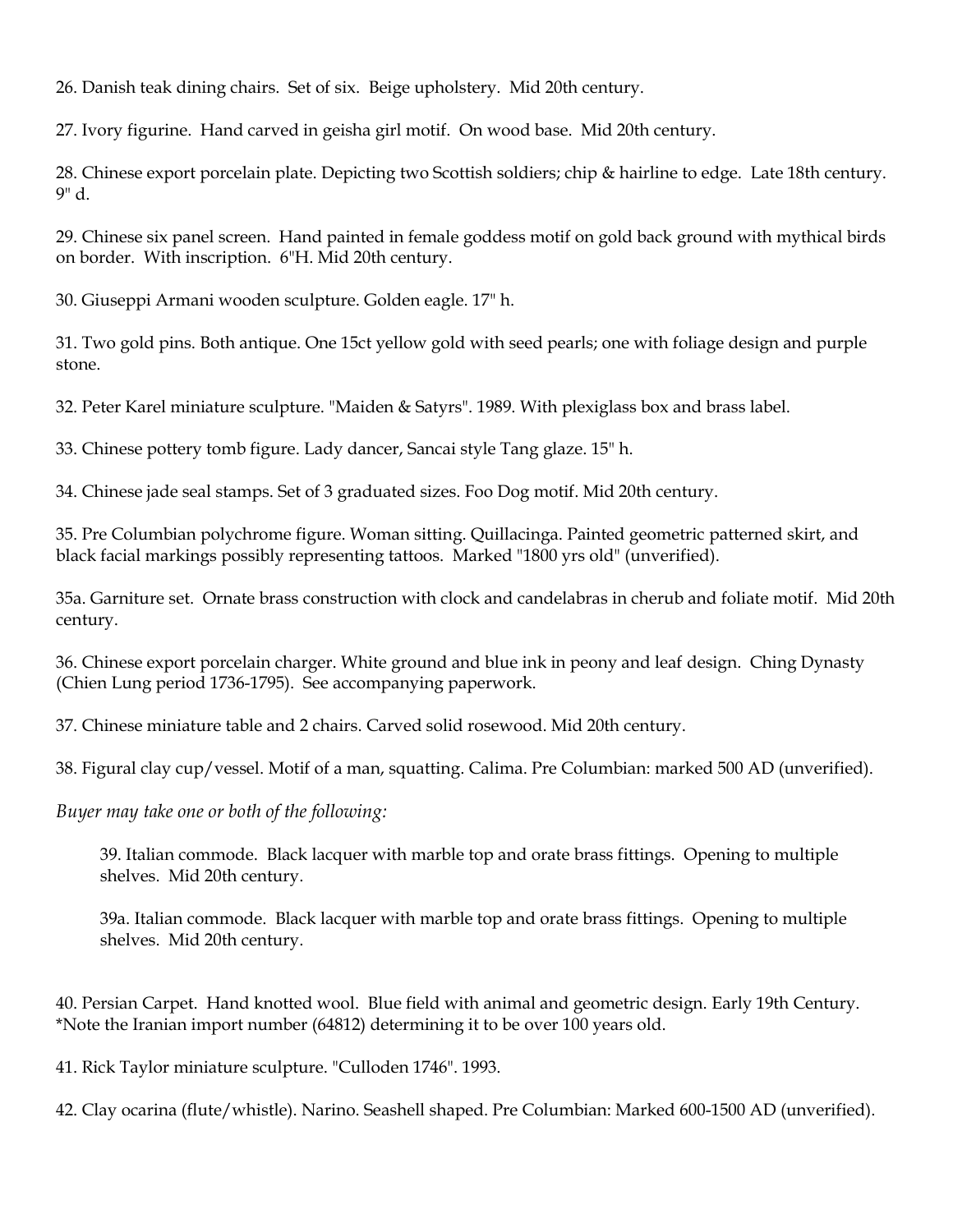*Buyer may take one or both of the following:*

43. Corner cabinet. Walnut construction with two glass shelves and ornate brass fittings. Late 20th century.

43a. Corner cabinet. Walnut construction with two glass shelves and ornate brass fittings. Late 20th century.

44. Chinese rosewood stand. Round with carved floral design. Mid 20th century.

44a. Persian carpet. Hand-knotted wool. Red and pink field with birds and flowers. Shiraz (Khamseh). 4x7'.

45. Antique corner curio cabinet. Solid 1/4 cut oak, Arts and Crafts style. Early 20th century.

45a. Oak armoire. Art deco era with bevelled mirrored door and lower shelf. Early 20th century.

46. Barrister's bookcase. Two tier, solid oak with glass doors and original brass mouldings. With lower drawer. Early 20th century.

47. Tiffany-type leaded glass shade. Over 300 glass pieces, mounted as floor lamp on solid turned walnut stand. 72" h, 20" diameter.

48. Three Royal Doulton figurine prototypes. Diana; Lady in Yellow Picking Flowers; Lady in Purple on Sofa (some restored damage).

48a. Scarce Royal Worcester figurine. Anne Boleyn. Number 2652. In plexiglass box.

49. Stainless steel open armchairs. Mid-century style with brown velour upholstery. Two pieces.

50. Derby porcelain figure. Very high quality and detail. Depicting a lady gathering flowers. 14H". Late 19th Century.

51. Office armchair. Solid oak with leather upholstery and brass tack trim. Early 20th century.

52. Porcelain flower vase. Blue ground and hand painted floral decorations. Probably English. Carlton Ware style. Early 20th century.

53. Gold necklace. 10kt yellow gold chain with gold pendant with teardrop green stone surrounded by diamonds.

53a. Dining table. Walnut construction draw leaf with double splayed base and brass tips. With six side chairs. Mid 20th century.

54. Pair of Chinese cloisonné vases. Dragon motif. 8" tall. Mid 20th century.

55. Chinese porcelain jar. Plum blossoms on green enamel ground, bottom bears hand-painted K'ang Shi mark.

55a. Three watches. Birks lapel style; Seiko day-date on leather strap; and Harley Davidson logo on two-tone bracelet.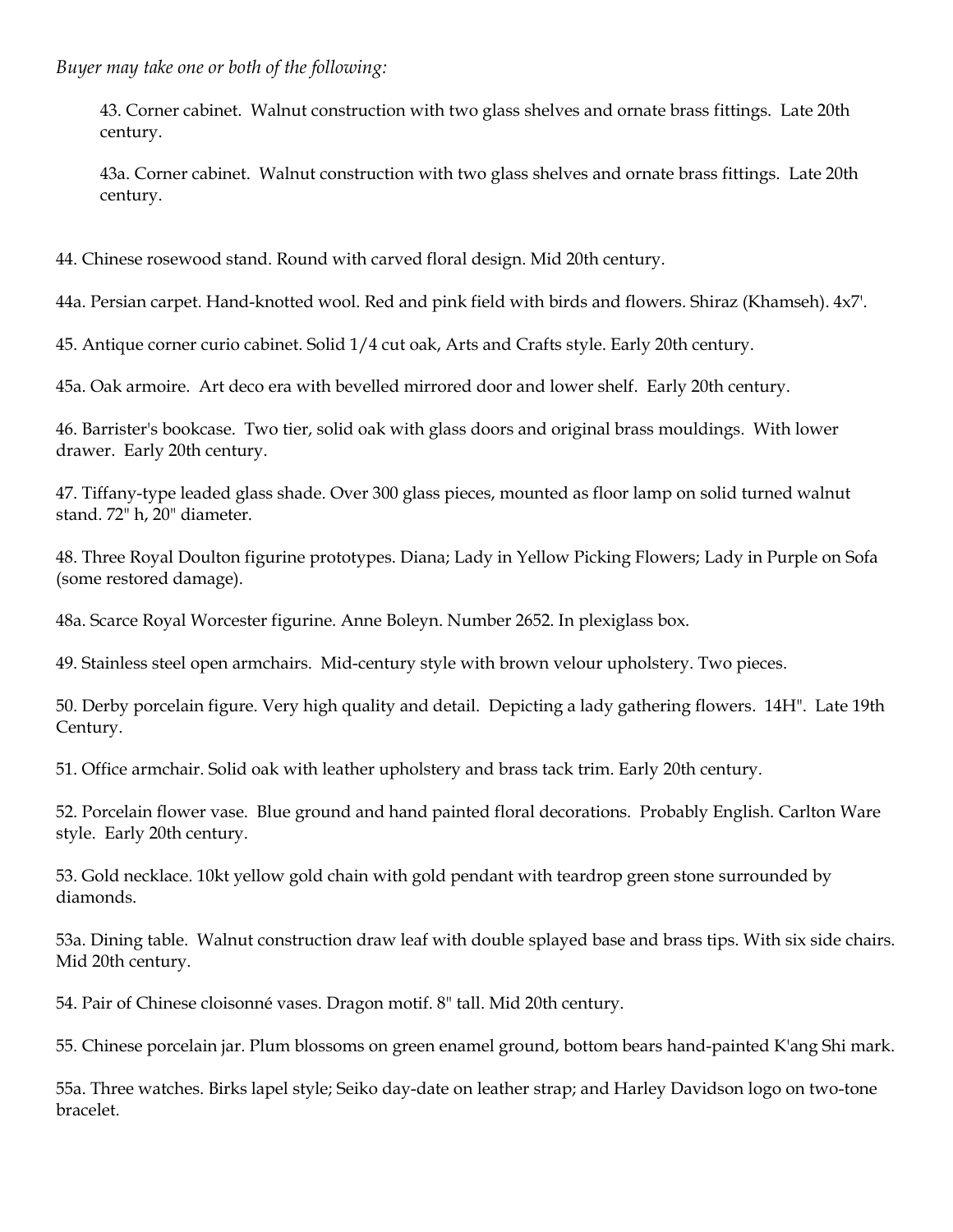56. Chinese wool carpet. Floral design on grey and purple field, 4'x6.5'. Early 20th century.

57. Antique sewing table. Solid 1/4 cut oak with slide-out basket. Early 20th century.

58. Three Birks' sterling silver bowls. One with blue glass insert and two small nut bowls. Three pieces.

59. Porcelain Lladro figurine. Boy with flowers. Mid 20th century.

59a. Antique settee. Hand-carved walnut frame, cane back, reupholstered cushion. Early 20th century.

60. Royal Crown Derby place setting. Plate and demitasse cup and saucer. Three pieces.

61. Clay pottery chalice/bowl on flared pedestal. Narino. Decorated with geometric pattern. Pre-Columbian: marked 800AD to 1500 AD (unverified).

62. Waterbury schoolhouse clock. Octagonal body with short drop, hour strike mechanism on gong. Early 20th century.

63. Three sterling silver fashion rings. Various stones.

64. Rick Taylor - miniature sculpture. "Alexander the Great". 2006.

65. Costume jewelry collection. With jewelry box. Includes sterling, rhinestones, and miscellaneous vintage pieces.

66. Antique Chinese porcelain collection. Hand painted, Imari pattern. 5 pieces. Late 19th century.

67. Three Royal Doulton figurines. Janice; Joy; Second Violin (trial piece, non-standard bow).

68. Serpentine jade carving. Woman, on rosewood base. Mid 20th century.

68a. Wool hall runner. Hand-knotted. Burgundy field with geometric designs in navy and taupe. 2x8'.

69. Royal Doulton art pottery charger. Floral motif. Maker's initials 'A. E'. Early 20th century.

70. Amber bracelet and earrings. Set in sterling silver. Mid 20th century.

71. Porcelain tobacco humidor. With pipe/cigar decoration. Signed Nippon.

72. Hardwood carving. Deeply undercut to give 3D effect. Complex village scene. 20"w.

73. Collection of men's jewelry. Cufflinks, tie pins, tie clips. With box.

74. Art pottery vase. Art nouveau style. Hand made in mottled green. Possibly American. 11" H. Early 20th century.

75. Japanese decor collection: hand crafted geisha girl with warrior's helmet; similar warriors helmet; and lady's fan in geisha motif. Three pieces. Mid 20th century.

76. Porcelain table lamps. Cobalt blue with cloth shades. Mid 20th century.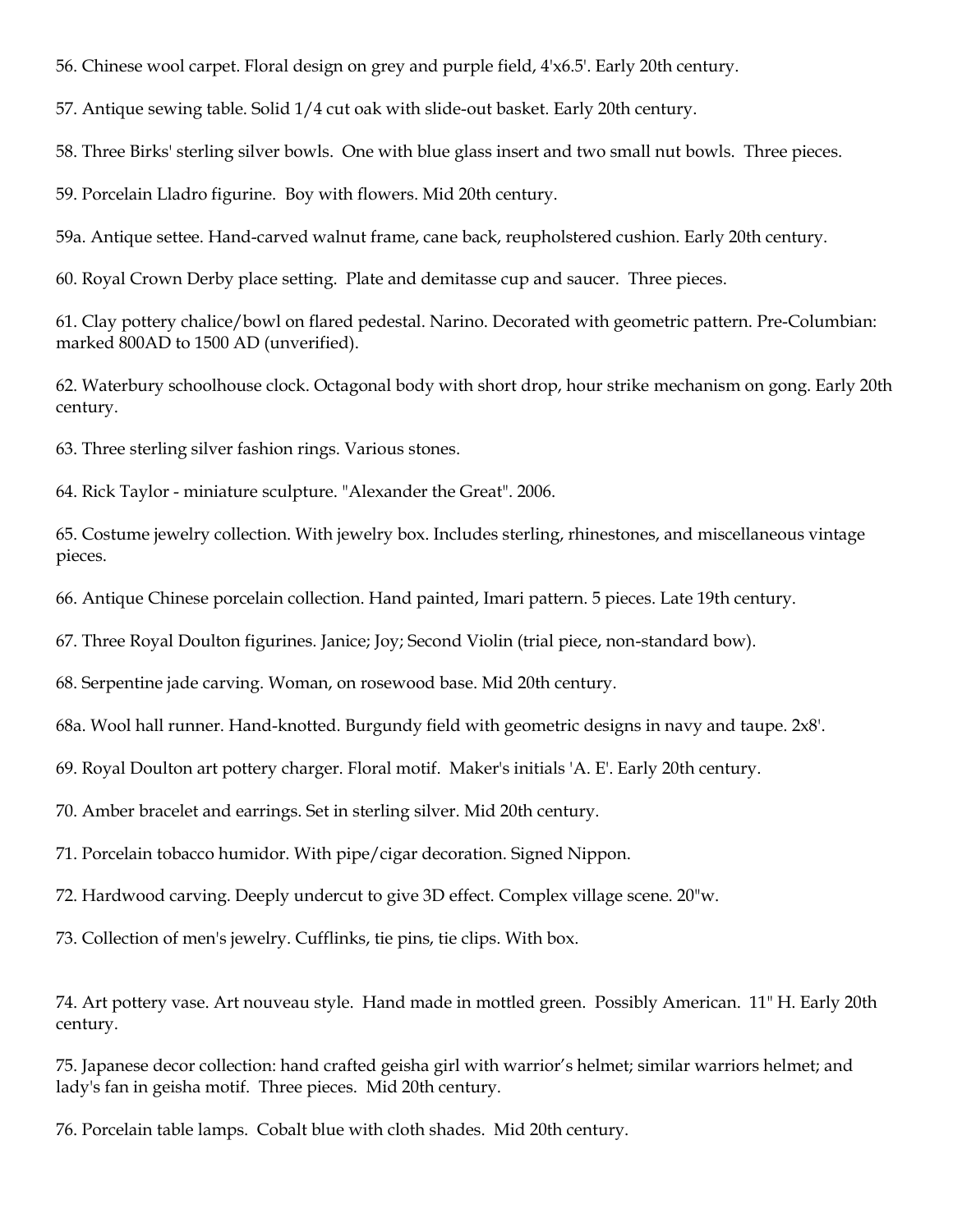77. Italian side server. Black marble top and two polychrome painted front doors on bracket base. Mid 20th century.

78. Pair of Italian side tables. Brass rails and moldings and inlaid tops, one drawer and lower shelf. Mid 20th century.

79. Italian side table. White marble top; brass rail and mouldings and three front drawers. Mid 20th century.

80. Wool carpet. Hand-knotted. Peach field with geometric designs. 4x6'.

80a. Porcelain bust. Head and shoulders of a child on decorated plinth base. Hand decorated. Mid 20th century.

81. Four Royal Doulton figurines. For You Mother (Pretty Ladies series); Diana (Pretty Ladies series); Jennifer (figure of the year 1994); Ellie (Lady of the Year 2003).

82. Van Briggle Art Pottery lamp. Signed. Matte green glaze, complete with original shade containing real butterflies.

82a. Nine watches. Assortment of ladies' and men's mechanical watches of various styles.

83. Sofa table. Solid walnut with curved stretcher and splayed base with brass tips. Mid 20th century.

84. Curio table. Lift up glass top and glass sides. Late 20th century.

85. Redwing art pottery. Vase and pitcher in robin egg blue ground. Mid 20th century.

85a. Persian carpet. Hand-knotted wool. Red field. Shiraz (Khamseh). 6.5 x 9'.

86. Royal Copenhagen bowl. Danish design by artist Ivan Weiss. Mid 20th century.

87. Sterling silver collection. Six napkin rings and two strainers. Eight pieces.

88. Shell collection. Conch, coral, oyster and two miscellaneous. Five pieces.

89. Royal Doulton figurine collection. Five historical figures.

90. Nippon china tea pot. Hand painted in geometric decor. With matching demitasse cup. Early 20th century.

- 91. Royal Doulton figurine collection. Four historical figures.
- 92. Chinese cloisonné vases. Pair with black ground and floral motif. Mid 20th century.
- 92a. Wool carpet. Hand knotted. Raspberry field with multi-coloured decoration. 41x28".
- 93. Hall bench. Brass sides and upholstered seat. Mid 20th century.

In addition to auction sales, we also offer in-house content sale services, as well as a variety of appraisal services. 204-477-5353 [| info@dominionantiques.com](mailto:info@dominionantiques.com) | www.dominionantiques.com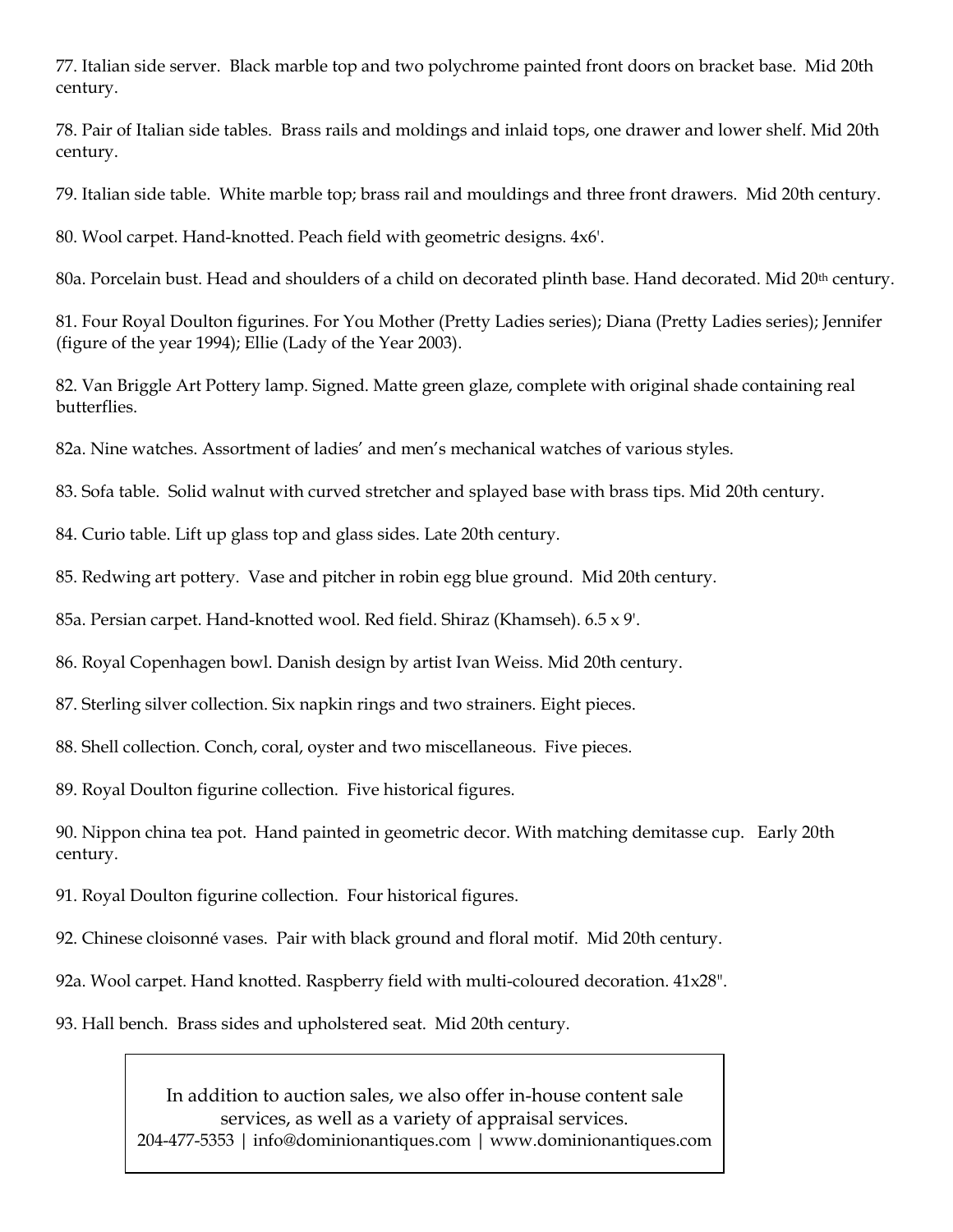94. Wall mirror. Plaster frame with gold painted rose motif. Mid 20th century.

95. Contemporary ottoman stool. Upholstered in floral brocade.

95a. Russian (Soviet Era) rotisserie? kebab maker. Very unusual, with original skewers and box. Early 20th century.

96. Four Royal Doulton figurines: Reverie; Solitude; Claire; Alison.

97. Murano glass claret set. Hand blown purple glass ewer with gold and foliate painted motif. With six drinking glasses. Early 20th century.

97a. British India carpet. Hand-knotted wool. Rose and cream field. 2.5x4'.

98. Whiskey jug collection. McGibbon's; Bulloch Lade; Wm. Maxwell; and City of Winnipeg collector's bottle. All with original cork stoppers. Mid 20th century.

99. Don Stefanzio - oil on board. Mailbox on farm road.

100. Signature indistinguishable. Mountain scene with waterfall.

101. B. Flett watercolour. Wolves. 2002.

102. Three Inuit soapstone carvings. Mathewsie Amidlak woman and seal; Peter Etiodloie hunter; Martha Ekutisluk bird.

102a. Japanese watercolour on paper. Lakeside with mountains.

103. Donnelly (?) - numbered print. Girl with berries in her hair. 194/200.

104. Stanley - oil on canvas. Mountain landscape with stream in foreground.

105. John Day - oil on board. Mountain landscape with lake in foreground.

106. Gilbert Tonge - acrylic on canvas. Inner Harbour Polperro Cornwall England.

107. Helga Miller- watercolour. Still life of fruit and doll. 15 x 11".

107a. John Gaudes (M.S.A) - watercolour. "The Old and the New".

108. Judy McInnes - limited edition print. "The Explorers". 13/394. 1996.

109. Three Inuit soapstone carvings. Sah Tool Inuit Man; Joe Ippak owl; Johnny Pootoogook (?) man with seal.

110. F. C. S. Reynolds - oil on board. Portrait of a boy in boat on lake.

110a. H. Houde? - serigraph. Artists proof. Colourful farm landscape.

111. Lynn Sissons - watercolor. "Birches in the Forest". Mid 20th century.

112. Randy Fehr - coloured print. "Winter morning". Publisher's proof. 1983.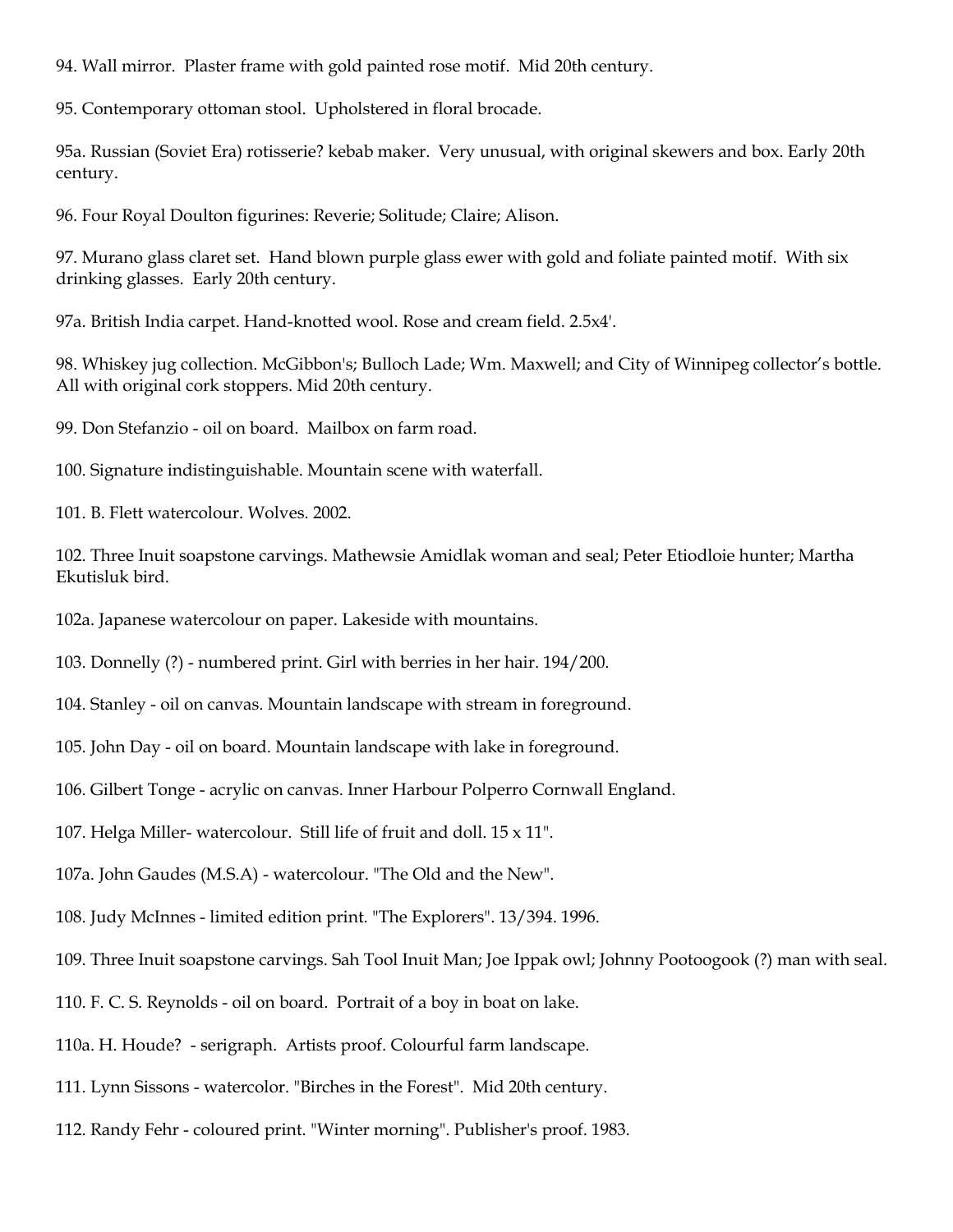- 113. Colin Roushak (?) watercolour. Polar bear.
- 114. Baxter print. Prince Albert. Late 19th century.
- 114a. Currier and Ives colour print. "The Rocky Mountains".
- 115. J. Madden pair of coloured prints. Navajo themes.
- 116. Gilbert Tonge acrylic on board. Aboriginal mother and child.
- 117. Andy Donato limited edition print. Field and barn scene. 21/150. 1980.

117a. Signature indistinguishable - oil on canvas. Snowy scene with women on a path gathering wood. 118. Chinese silk embroidery. Floral and bird motif. Mid 20th century.

- 118a. G. D. Rowlandson colour print. "A Kill in the Open".
- 119. Signature illegible large modern art picture. Late 20th century.
- 119a. Chinese hand-coloured embroidery on silk. Peacock and peafowl.
- 120. Eileen Raybould watercolour. Mountain landscape.
- 121. Juan Carlos Fageioli (1919-1996) oil on canvas. Washington street scene.
- 122. Juan Carlos Fageioli (1919-1996) oil on canvas. Pair of still lifes flowers and fruit. Two pieces.
- 122a. Signature indistinguishable colour print. Barge in the marsh.
- 123. Vicilante oil on board. Abstract European monument scene.
- 124. Aliana Yung Au print. "Western Image Through Eastern Eyes". Artist presentation II. 1980.
- 125. Pat McManus seriolithograph. "Red Fox". 2001.
- 126. Kullutu Pilurtuut numbered print. "Making Shelter". 46/80. Some damage.
- 126a. B. Roberts coloured print. Lake with seagulls.
- 127. Peggy Prendergast watercolor. Winnipeg artist. Late 20th century.
- 128. Peggy Prendergast watercolor. Winnipeg artist. Late 20th century.
- 129. A. Canzini oil on canvas. Seascape.
- 130. Doreen Jetten oil on board. Sail boats at dock.
- 131. J. Doris Hunt watercolour. Canadian fall landscape.
- 132. Unsigned oil on board. Rushing stream through the mountains.
- 132a. John S. Walsh watercolour. View a city street in winter.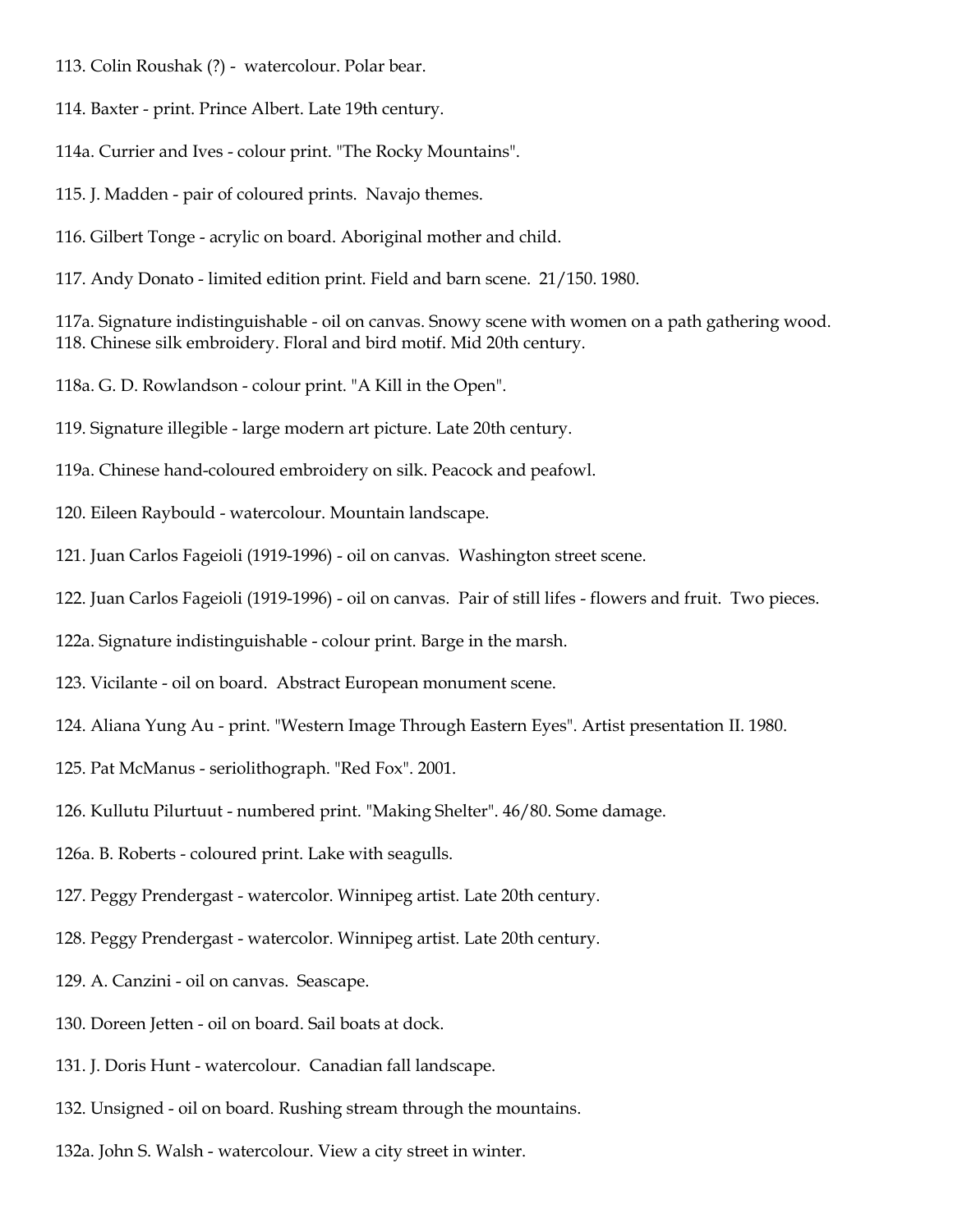- 133. Catlin print. "Buffalo Dance".
- 133a. Stackhouse watercolour. Vista of a house on an Eastern bay.
- 134. Antique engraving. Young woman drinking tea. Early 20th century.
- 134a. Matousek coloured print. "Autumn Reflections Fort Whyte". 74/850.
- 135. Old pencil sketch. Woman with fan, in ornate frame. Early 20th century.
- 135a. G D Rowlandson coloured print. "A Hot Scent".
- 136. Henry H. Ripplinger numbered print. "Heading to the Rink". 175/200. 1982.
- 136a. Matousek coloured print. "Autumn Reflections Fort Whyte". 74/850.
- 137. Geo. Jenkins print. Snowy creekside scene.
- 137a. J. F. Landsdowne coloured print. Mallard ducks.
- 138. Catlin print. "Buffalo Hunt, Chase".
- 138a. Colin Williams coloured print. "Mount Allan".
- 139. Matt Lindstrom oil on canvas. Seascape. Some water damage.
- 139a. J. Mather watercolour. Floral still life.
- 140. Philip C. Bleeks photograph. "Negative space". 3/100.
- 140a. H. Letendre and T. Koster two oil on canvas. Landscape and fireplace scenes. Two pieces.
- 141. Japanese print. Mountain scene.
- 141a. Chorske and A. P. Short -two oil on canvas. Ocean and lake landscapes. Two pieces.
- 142. N. C. Wyeth print. Aboriginal hunter with goose.
- 142a. E. Severud oil on canvas. Boats at dock. 1938.
- 143. Signed in syllabics watercolour. Kingfisher. 8 x 6".
- 143a. Mozell oil on canvas. Country house in winter.
- 144. Eileen Raybould- watercolour. Floral still life. 14 x 10".
- 145. Don Salmela coloured print. "Spring's Debut". 25 x 18".
- 146. Brian Malnechenko oil on canvas. Farm landscape. 15 x 10".